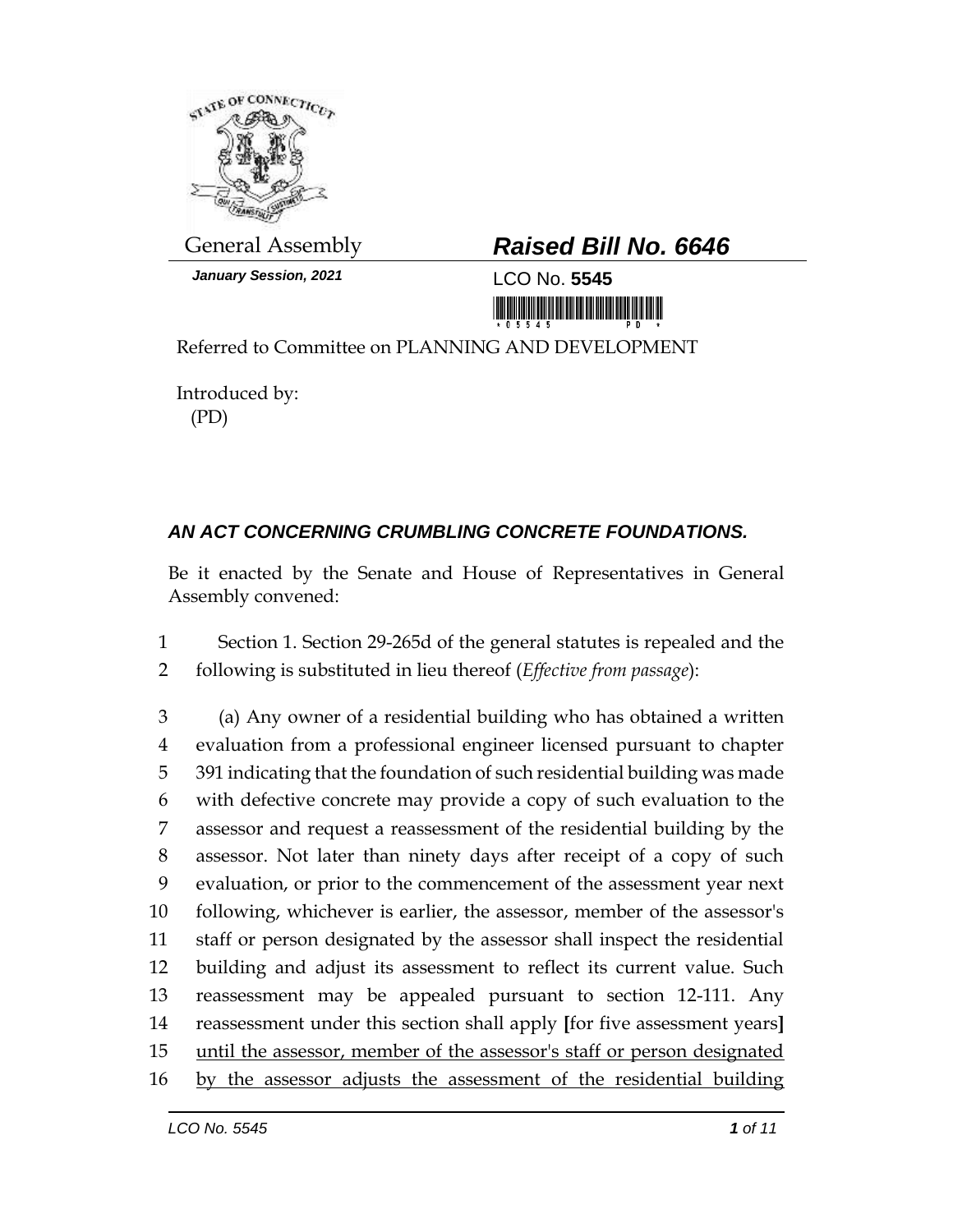pursuant to subsection (b) of this section, notwithstanding the provisions of section 12-62.

 (b) An owner of a residential building that has obtained a reassessment pursuant to this section shall notify the assessor if the concrete foundation is repaired or replaced. **[**during the five assessment years for which the reassessment is effective.**]** Such notification shall be made in writing within thirty days of the repair or replacement of the concrete foundation. Not later than ninety days after receipt of such notification, or prior to the commencement of the assessment year next following, whichever is earlier, the assessor, member of the assessor's staff or person designated by the assessor shall inspect the residential building and adjust its assessment to reflect its current value.

 Sec. 2. Subsection (i) of section 38a-91vv of the general statutes is repealed and the following is substituted in lieu thereof (*Effective July 1, 2021*):

 (i) The captive insurance company shall continue **[**until June 30, 2022, or**]** until its existence is terminated by law. Upon the termination of the existence of the company, all its right and properties shall pass to and be vested in the state of Connecticut.

 Sec. 3. (NEW) (*Effective July 1, 2021*) (a) For the purposes of this section, "qualified geologist" means a geologist certified by the American Institute of Professional Geologists, licensed by the National Association of State Boards of Geology or certified or licensed by another organization deemed suitable by the State Geologist.

 (b) Not later than January 1, 2022, and annually thereafter, the operator of each quarry in this state that produces aggregate for use in concrete shall prepare a geological source report and provide such report to the State Geologist. Such report shall be prepared in a form and manner prescribed by the State Geologist, and shall include, but need not be limited to, (1) the operations plan and mining, processing, storage and quality control methods utilized by such operator, (2) a description of the characteristics of the aggregate to be excavated at such quarry,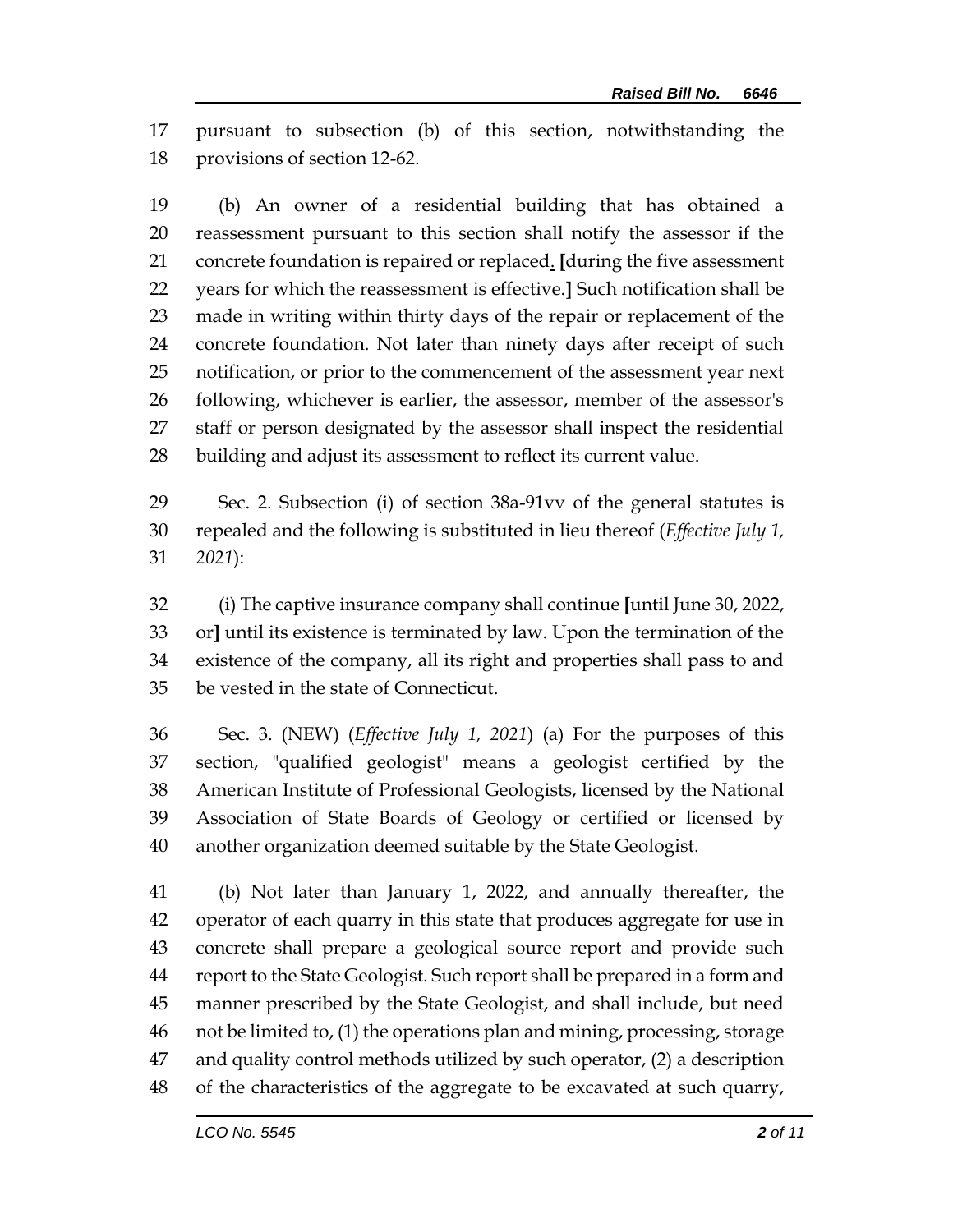which shall be prepared by a qualified geologist, (3) a description of the products to be produced by such quarry, (4) a copy of the results of an inspection of face material and geologic log analysis completed in the previous year by a qualified geologist, and (5) analyses of core samples, completed in the previous year by a qualified geologist, unless such quarry has a satisfactory performance history as determined by the State Geologist.

 Sec. 4. (NEW) (*Effective from passage*) (a) Not later than January 1, 2023, the Commissioner of Consumer Protection shall, in consultation with the State Geologist, adopt regulations, in accordance with chapter 54 of the general statutes, to develop standards for the testing of aggregates produced by quarries for use in the production of concrete. Such standards shall include, but not be limited to, a requirement that such aggregates be tested to determine the total sulfur content of the aggregates, and identify the presence of pyrrhotite.

 (b) The standards developed pursuant to subsection (a) of this section shall minimally require:

 (1) The performance of a rapid total sulfur test on a ten-pound sample of aggregate by any of the following means: (A) X-ray fluorescence analysis, (B) purge and trap gas chromatography analysis, or (C) analysis by combustion furnace;

 (2) That if the results of the test performed pursuant to subdivision (1) of this subsection reveal that the total sulfur content of the sample in per cent by mass is (A) less than one-tenth per cent, the aggregate shall be approved for use for a period of four years, and the results of the test shall be filed with the State Geologist, (B) equal to or greater than one per cent, the aggregate shall not be permitted for use, and (C) less than one per cent and equal to or greater than one-tenth per cent, the sample shall be subjected to the standards described in subdivision (3) of this subsection; and

 (3) If the total sulfur content of the sample in per cent by mass is less than one per cent and equal to or greater than one-tenth per cent, the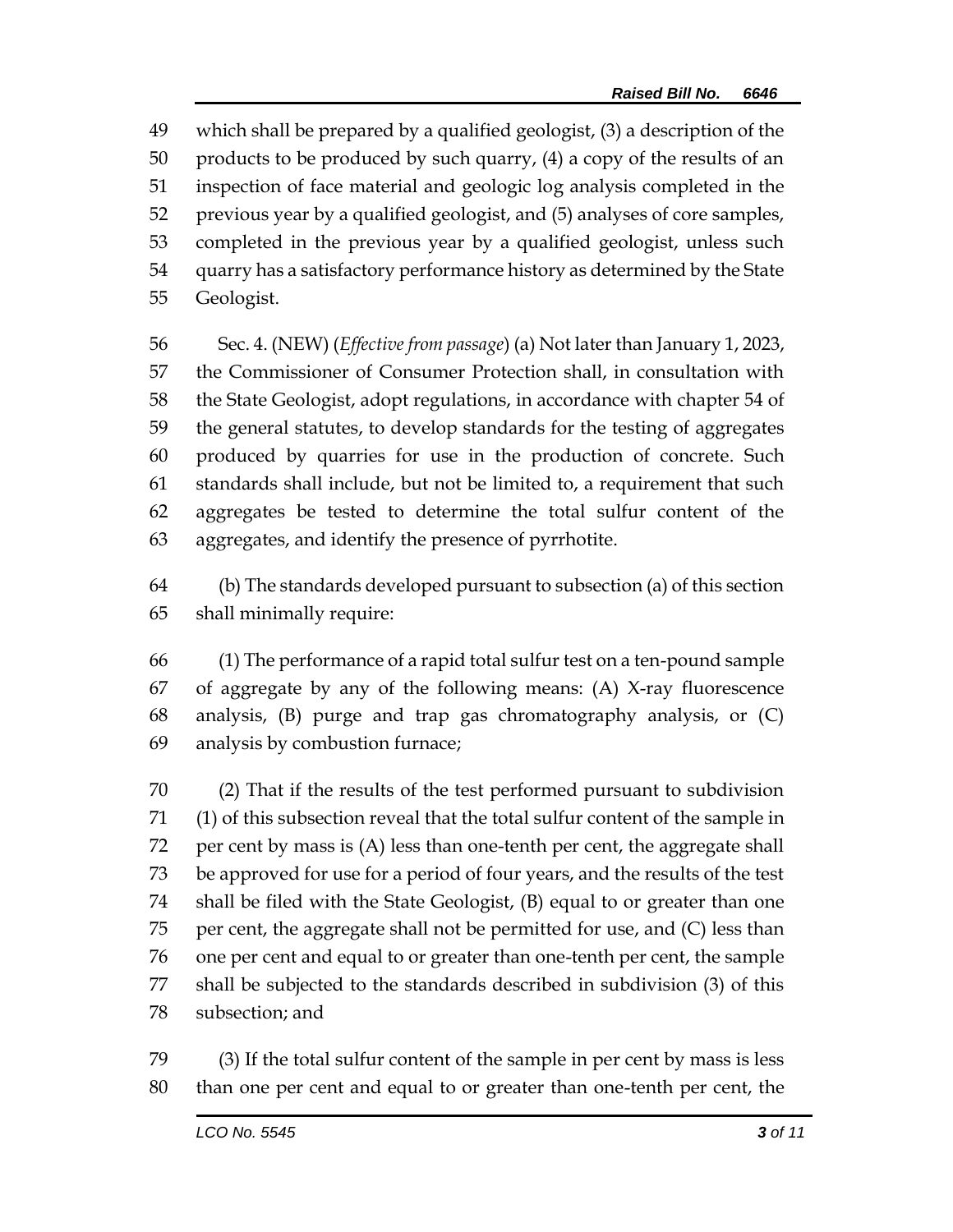performance of x-ray diffraction, magnetic susceptibility or petrographic analyses to determine the presence and relative abundance of pyrrhotite in the sample. If no pyrrhotite is present in the sample, the aggregate shall be approved for use for a period of one year and the results of the test shall be filed with the State Geologist. If pyrrhotite is present in the sample, a petrographic analysis shall be conducted to determine the acceptance and use of the aggregate.

 Sec. 5. (NEW) (*Effective from passage*) (a) For the purposes of this section:

 (1) "Authority" means the Connecticut Housing Finance Authority created pursuant to section 8-244 of the general statutes;

 (2) "Captive insurance company" means the captive insurance company established pursuant to section 38a-91vv of the general statutes, as amended by this act;

 (3) "Pledged revenues" means deposits transferred pursuant to subdivision (2) of subsection (c) of section 38a-331 of the general statutes, as amended by this act, to the Crumbling Foundations Assistance Fund, established pursuant to section 8-441 of the general statutes; and

 (4) "Revenue bonds" means bonds issued by the authority pursuant to this section.

 (b) The authority shall have the power to make loans from time to time to the captive insurance company for the purposes of funding the payment of claims by the captive insurance company. Any such loans shall be deposited into the Crumbling Foundations Assistance Fund, established pursuant to section 8-441 of the general statutes, and repaid by the captive insurance company solely from pledged revenues.

 (c) The authority shall have power to issue bonds in an aggregate principal amount not to exceed one hundred million dollars, the proceeds of which shall be used to make loans to the captive insurance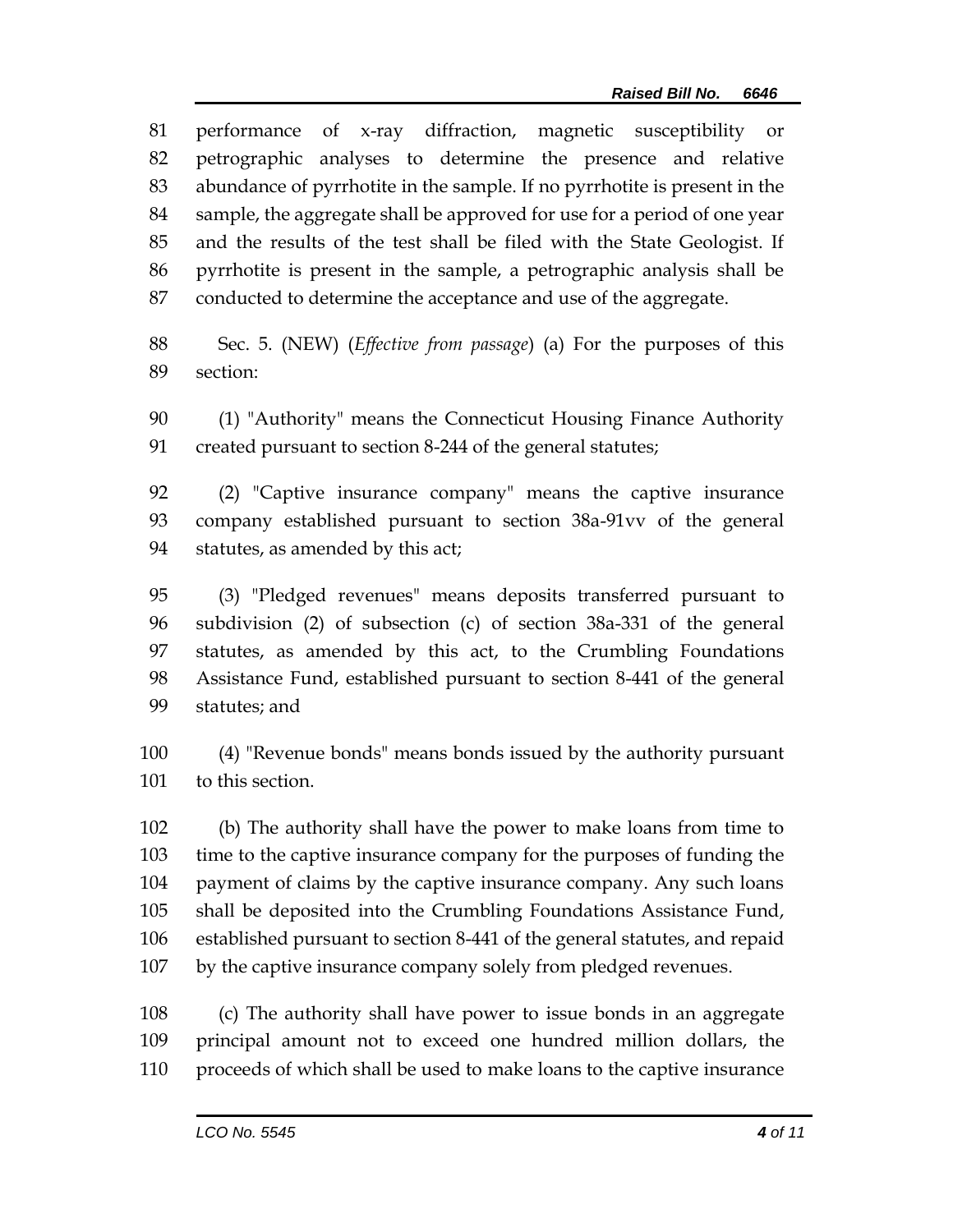company pursuant to subsection (b) of this section, pay the costs of issuance and capitalized interest and fund any necessary reserves, including, but not limited to, any special capital reserve fund established by the authority. All powers of the authority with respect to the issuance of bonds, including, but not limited to, the establishment of any special capital reserve fund, shall be applicable to the issuance of revenue bonds.

 (d) To secure the repayment of such bonds, all amounts paid and to be paid to the authority pursuant to section 38a-331 of the general statutes, as amended by this act, are irrevocably assigned and pledged to the authority to secure the due and punctual payment of the principal of and interest on revenue bonds and redemption premium, if any, with respect to such bonds. Such assignment and pledge shall continue in existence if the Crumbling Foundations Assistance Fund, established pursuant to section 8-441 of the general statutes, or captive insurance company are no longer in existence. Such assignment and pledge shall secure all revenue bonds equally and be prior in interest to any claim of any party to such pledged revenues, including any holder of general obligation bonds of the state. The pledge of pledged revenues in this section is made by the state by operation of law through this section, and as a statutory lien is effective without any further act or agreement by the state, and shall be valid and binding from the time the pledge is made, and any revenues or other receipts, funds or moneys so pledged and received by the state shall be subject immediately to the lien of such pledge without any physical delivery thereof or further act. The lien of any such pledge shall be valid and binding as against all parties having claims of any kind in tort, contract, or otherwise against the state, irrespective of whether such parties have notice thereof. In the proceedings authorizing any revenue bonds, the authority may pledge such revenues to secure payment of such revenue bonds and may direct payment of the pledged revenues directly to the trustee under the indenture providing for the issuance of the revenue bonds. Any pledged revenues not required pursuant to the terms of any such indenture to be held or used for payment of the revenue bonds may be released to the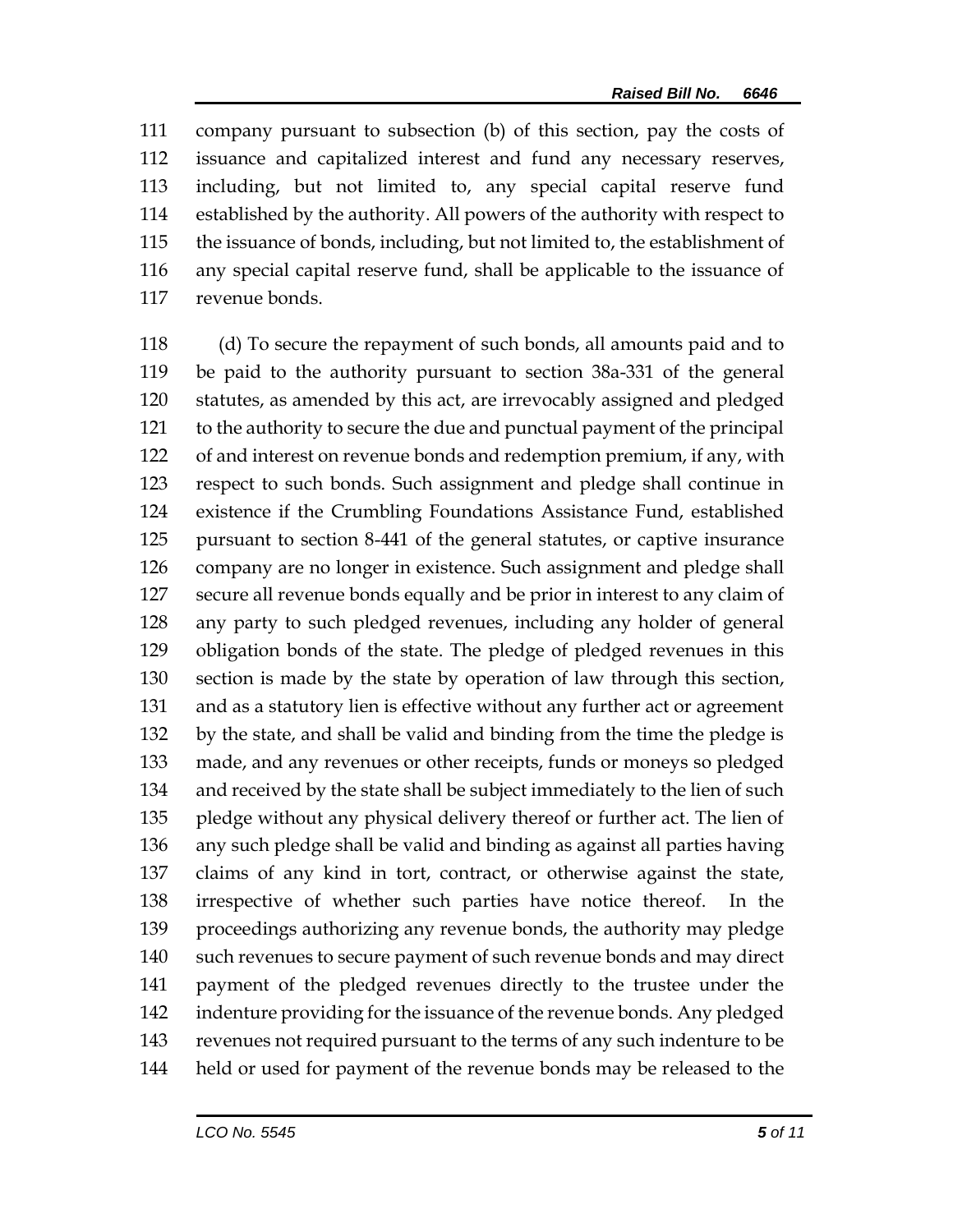authority for payment over to the Crumbling Foundations Assistance Fund, established pursuant to section 8-441 of the general statutes, for the benefit of the captive insurance company.

 (e) The state covenants with the purchasers and all subsequent owners and transferees of revenue bonds issued by the authority pursuant to this section, in consideration of the acceptance of the payment for the bonds, until such bonds, together with the interest thereon, with interest on any unpaid installment of interest and all costs and expenses in connection with any action or proceeding on behalf of such owners, are fully met and discharged, or unless expressly permitted or otherwise authorized by the terms of each contract and agreement made or entered into by or on behalf of the authority with or for the benefit of such owners, that the state will collect and apply the pledged revenues and other receipts, funds or moneys pledged for the payment of debt service requirements as provided in this section, in such amounts as may be necessary to pay such debt service requirements in each year in which bonds are outstanding and further, that the state (1) will not limit or alter the duties imposed on the Treasurer and other officers of the state, including those of the authority and the captive insurance company, by law and by the proceedings authorizing the issuance of bonds with respect to application of pledged revenues or other receipts, funds or moneys pledged for the payment of debt service requirements as provided in said sections; (2) will not alter the provisions applying pledged revenues to the debt service requirements with respect to bonds or notes, or impose additional fees or levies on the authority; (3) will not issue any bonds, notes or other evidences of indebtedness, other than the bonds, having any rights arising out of said sections or secured by any pledge of or other lien or charge on the pledged revenues or other receipts, funds or moneys pledged for the payment of debt service requirements as provided in 175 said sections, or authorize the authority to issue any such bonds, notes or other evidences of indebtedness; (4) will not create or cause to be created any lien or charge on such pledged amounts, other than a lien or pledge created thereon pursuant to said sections, provided nothing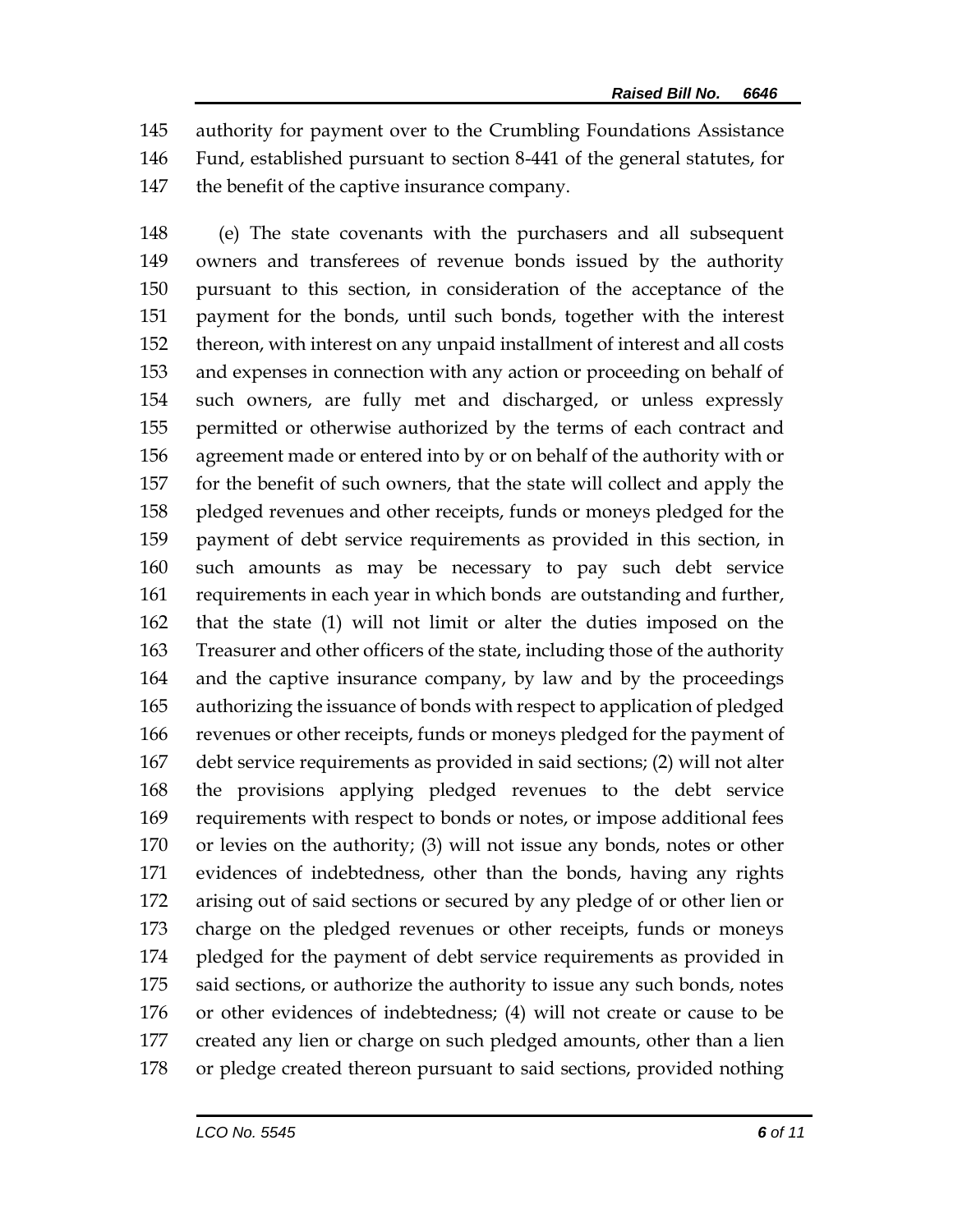in this subsection shall prevent the state from issuing evidences of indebtedness (A) which are secured by a pledge or lien which is and shall on the face thereof be expressly subordinate and junior in all respects to every lien and pledge created by or pursuant to said sections; or (B) which are secured by a pledge of or lien on moneys or funds derived on or after such date as every pledge or lien thereon created by or pursuant to said sections shall be discharged and satisfied; (5) will carry out and perform, or cause to be carried out and performed, each and every promise, covenant, agreement or contract made or entered into by the state or on its behalf with the owners of any bonds; (6) will not in any way impair the rights, exemptions or remedies of such owners; and (7) will not limit, modify, rescind, repeal or otherwise alter the rights or obligations of the appropriate officers of the state to impose, maintain, charge or collect the taxes, fees, charges and other receipts constituting the pledged revenues as may be necessary to produce sufficient revenues to fulfill the terms of the proceedings authorizing the issuance of the bonds. The state may amend the amount of the surcharge imposed pursuant to section 38a-331 of the general statutes, as amended by this act, provided such amendment, had it been in effect, would not have reduced the pledged revenues for any twelve consecutive months within the preceding fifteen months to less than an amount three times the maximum debt service payable on bonds issued and outstanding under this section for the current or any future fiscal year. The state may provide that any pledged revenues payable by the authority to the Crumbling Foundations Assistance Fund, established pursuant to section 8-441 of the general statutes, for the benefit of the captive insurance company may be paid over instead to the state or any of its agencies or instrumentalities or pledged for any other purpose. The authority may include this covenant of the state in any agreement with the owner of any such bonds.

 (f) The captive insurance company, the authority, the Commissioner of Housing, the Insurance Commissioner and the State Treasurer are each authorized to enter into agreements and memoranda of understanding, in accordance with this section and in addition to any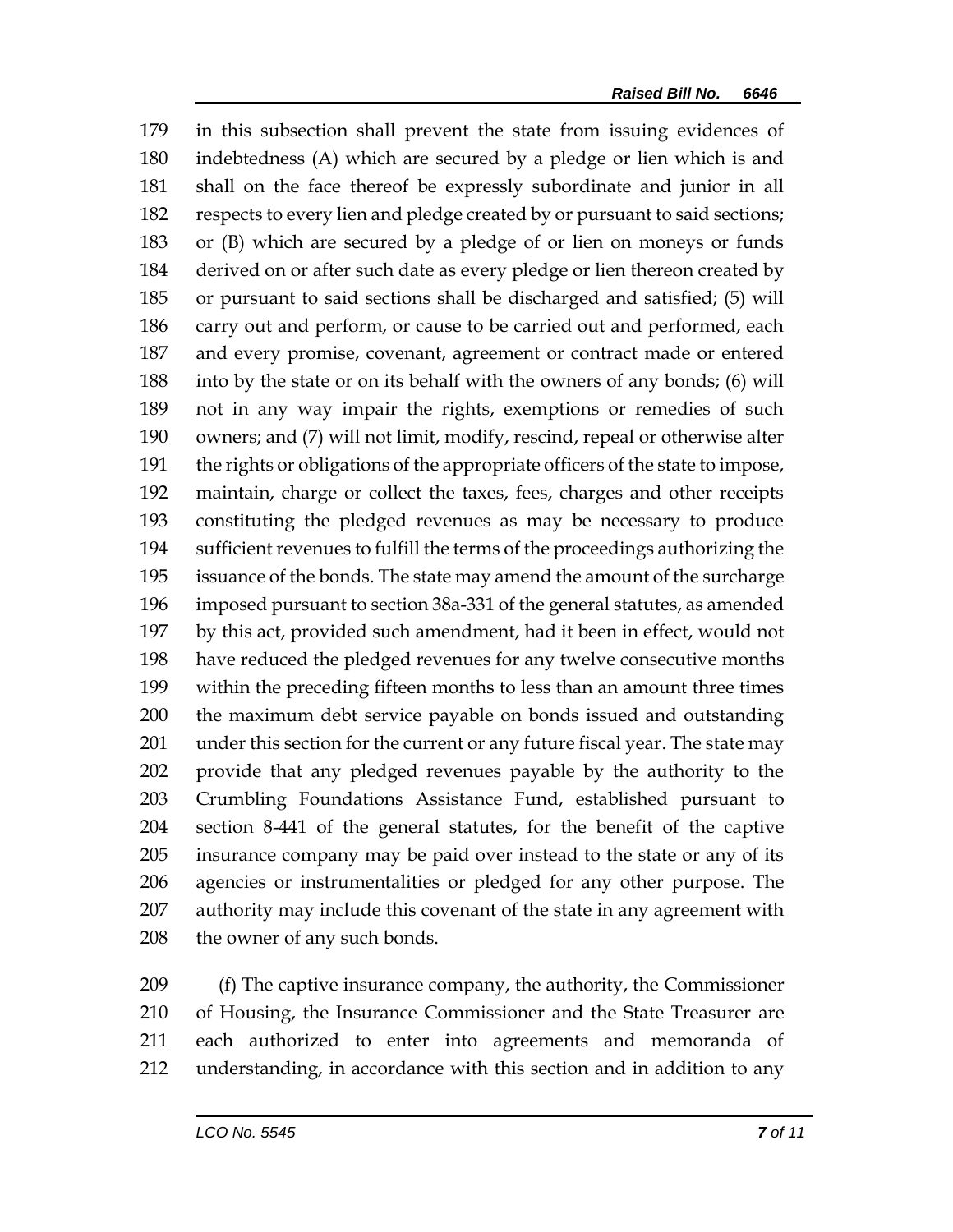other authorization for such agreements and memoranda of understanding, as each shall consider appropriate to advance the purposes of this section. In any such agreement or memoranda, the captive insurance company is authorized to grant a security interest, if any, in its right, title and interest in the pledged revenues to the authority and to the trustee of the authority's revenue bonds, and make filings with respect thereto pursuant to the filing provisions of part 5 of article 9 of title 42a, provided no such grant or filing shall have the effect of establishing any entitlement of the captive insurance company to such pledged revenues or imply that the state shall have waived sovereign immunity with respect thereto.

 Sec. 6. Section 38a-331 of the general statutes is repealed and the following is substituted in lieu thereof (*Effective July 1, 2021*):

 (a) (1) There is imposed a twelve-dollar surcharge on the issuance or renewal of each insurance policy providing:

 (A) Personal risk insurance coverage for an owned dwelling in this state with four or fewer units, except for a mobile home;

 (B) Coverage for an individual unit in this state that is part of a condominium, as such terms are defined in section 47-68a; or

 (C) Coverage for an individual unit in this state that is part of a common interest community and exclusively used for residential purposes, as such terms are defined in section 47-202.

 (2) The surcharge imposed under this subsection shall be assessed on insurance policies issued or renewed during the period beginning on January 1, 2019, and ending on December 31, **[**2029**]** 2041. Such surcharge is not premium and shall not be considered premium for any purpose.

 (b) Payment of the surcharge imposed under subsection (a) of this section shall be the obligation of the person that is first listed as an insured under the policy, provided collection and remittance of such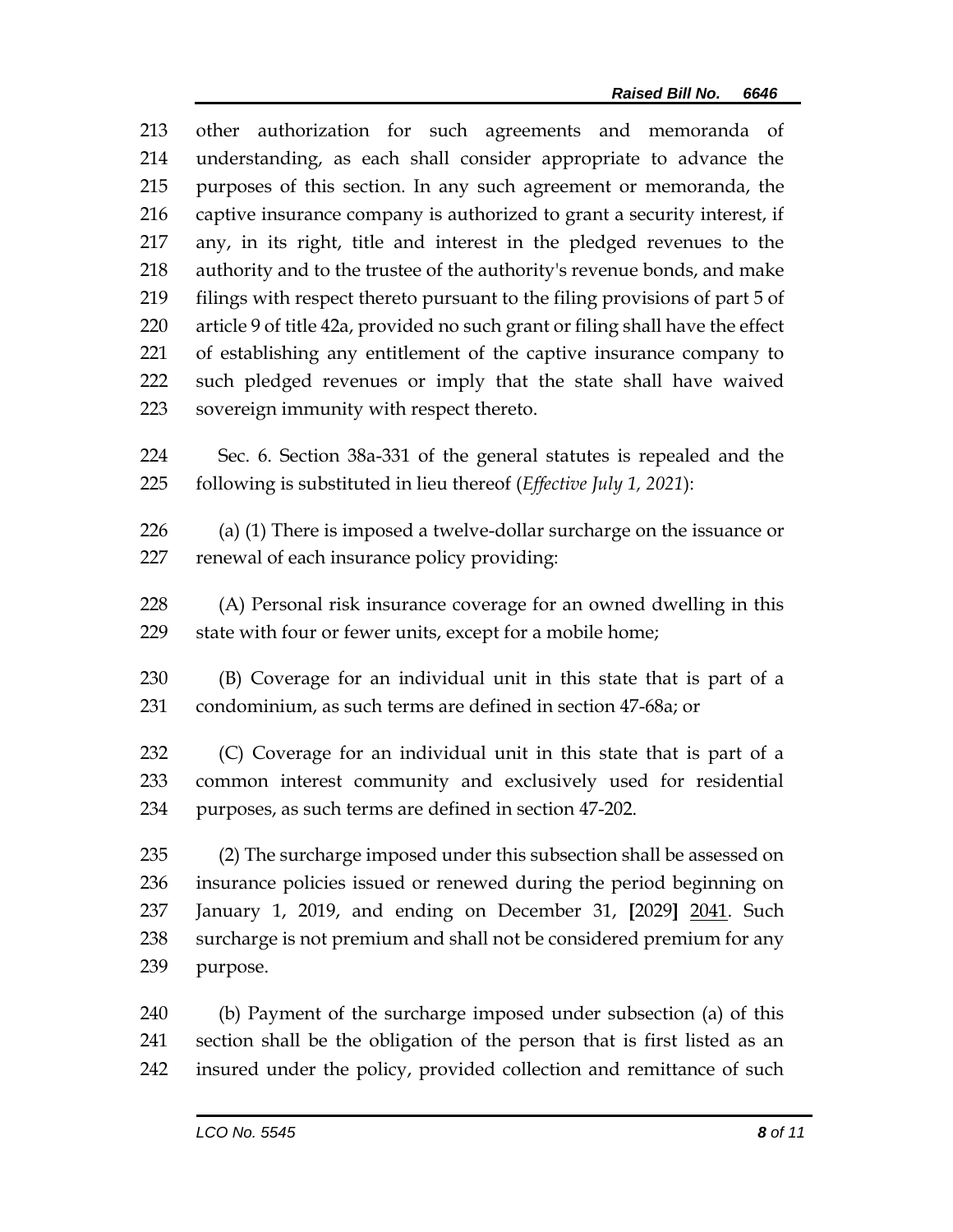surcharge may be effected in such manner as the insurer, insured and any mortgagee may reasonably determine. Such surcharge is payable in full upon commencement or renewal of coverage, and no portion of such surcharge shall be reimbursed, whether on policy cancellation or otherwise.

248 (c) (1) Acting on behalf of, and as a collection agent of the Healthy Homes Fund established pursuant to section 8-446, each admitted insurer, or, for nonadmitted insurers, one or more surplus lines brokers licensed pursuant to section 38a-794 procuring from the nonadmitted insurer an insurance policy providing coverage of a type described in subdivision (1) of subsection (a) of this section, shall remit to the Insurance Commissioner, not later than the thirtieth day of April annually, all surcharges imposed under subsection (a) of this section on the named insured that were collected during the calendar year next preceding. Each such remittance shall include documentation, in the form and manner prescribed by the commissioner, to substantiate the total surcharge amount being remitted by such insurer or licensee.

 (2) All such remittances under subdivision (1) of this subsection, except for the amount of remittances equal to the cost of funding an administrative officer position at the Insurance Department to facilitate the surcharge collection, shall be deposited **[**in the Healthy Homes Fund established in section 8-446. Not later than thirty days after such deposit in the Healthy Homes Fund, eighty-five per cent of such deposits shall be transferred to the Crumbling Foundations Assistance Fund established in section 8-441.**]** as follows: (A) Eighty-five per cent of such deposits shall be transferred, in accordance with this section, to the Connecticut Housing Finance Authority created pursuant to section 8- 244, or if the authority shall not have made any loans to the captive insurance company established pursuant to section 38a-91vv, as 272 amended by this act, to the Crumbling Foundations Assistance Fund established pursuant to section 8-441, and (B) the balance shall be deposited into the Healthy Homes Fund established pursuant to section 8-446. Neither the Crumbling Foundations Assistance Fund nor the captive insurance company shall have any right to any of such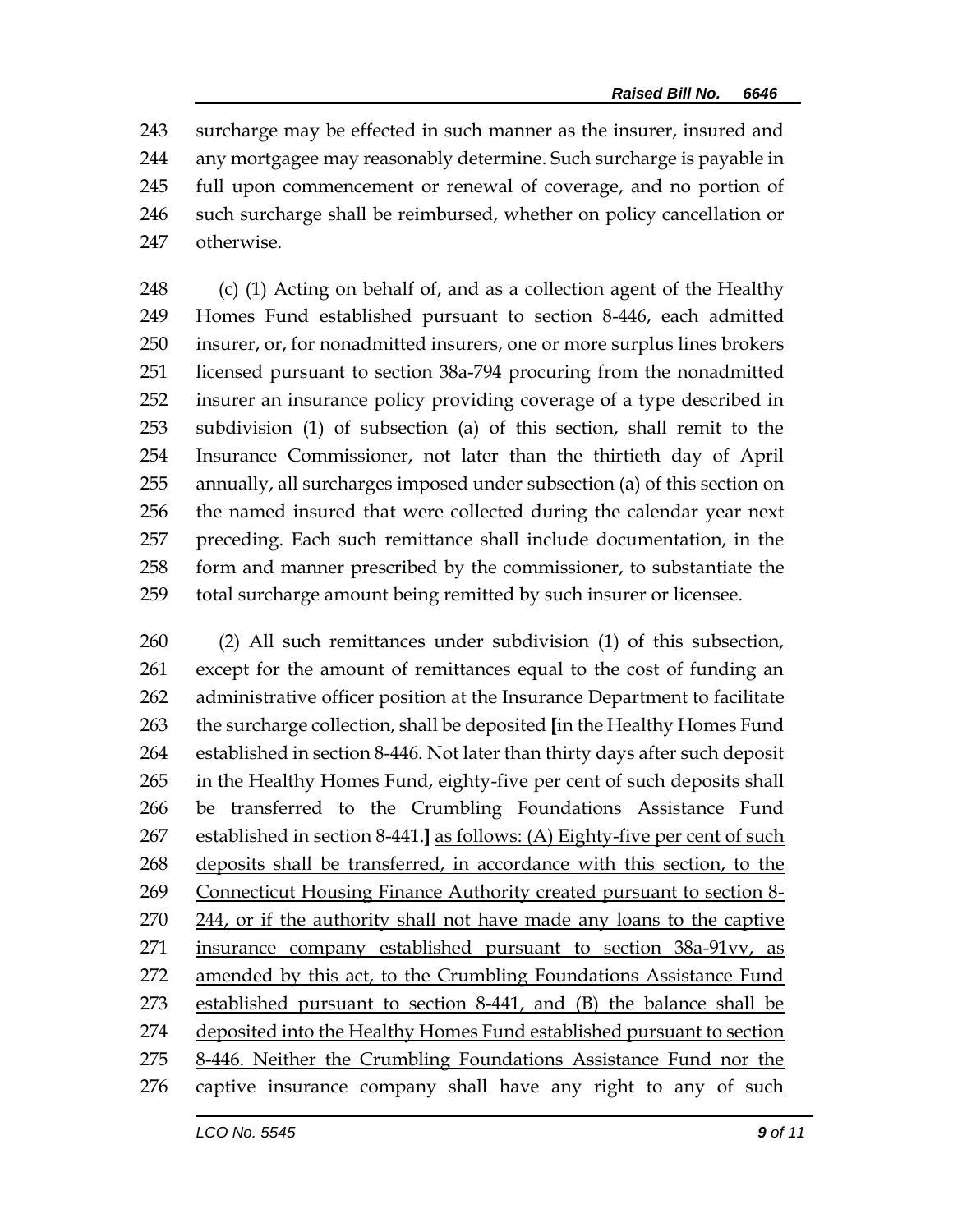remittances except under this section or any right to cause such remittances to continue.

 (3) The surcharge imposed under subsection (a) of this section shall constitute a special purpose assessment for the purposes of section 12- 211.

 (d) The commissioner may adopt regulations, in accordance with chapter 54, to implement the provisions of this section.

 Sec. 7. (*Effective July 1, 2021*) Not later than July 1, 2022, the captive insurance company established pursuant to section 38a-91vv of the general statutes, as amended by this act, shall submit a report, in accordance with the provisions of section 11-4a of the general statutes, to the joint standing committees of the General Assembly having cognizance of matters relating to insurance and planning and development. Such report shall include, but not be limited to, an analysis of the extent of the damage caused to concrete foundations in nonresidential buildings in the state due to the presence of pyrrhotite in such concrete.

 Sec. 8. (*Effective July 1, 2021*) The sum of one hundred seventy-five thousand dollars is appropriated to the captive insurance company established pursuant to section 38a-91vv of the general statutes, as amended by this act, from the General Fund, for the fiscal year ending June 30, 2022, for the research and development of a report to determine the extent of the damage caused to concrete foundations in non- residential buildings in the state due to the presence of pyrrhotite in such concrete. Such sum shall not be considered in calculating the total funds allocated or made available to the captive insurance company used for administrative or operational costs pursuant to section 38a-91vv of the general statutes, as amended by this act.

> This act shall take effect as follows and shall amend the following sections:

| Section 1 | m passage | $\sim$<br>.oou<br>_ |
|-----------|-----------|---------------------|
|           |           |                     |